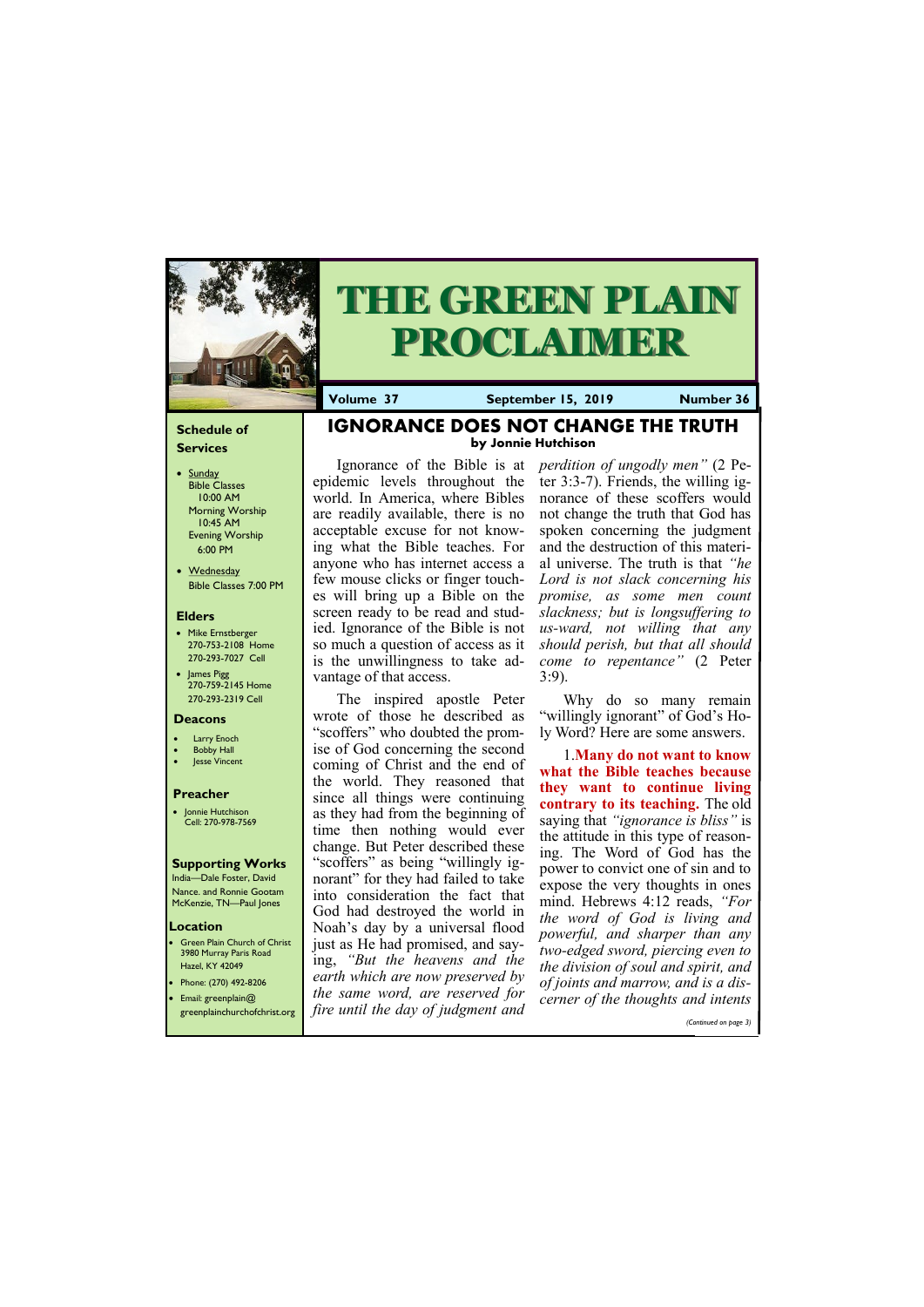## NEWS AND NOTES

- *REMEMBER IN PRAYER: Green Plain members*: . Remember Faye Travis, Peggy Jarvis, Rex and Margaret Enoch, , Mary Crutchfield, Vickie and Kaitlyn Canter, Joanne Barnes, Maxine Pool, Hayes Grady, Jim Fielder, Larry Enoch and Jesse and Mary Vincent.
- **Family and Friends:** Betty Pond, Byron White, Meredith Enoch, Kenneth Mizell, Walter Bryars, Ann Workman, Will WinchesterAnnie Lyons, Jim Hutson, Janice Canter, Maryanne Pedigrew, Dale Foster, Thomas Cooker, , Andrea Phillips and Lucetria Hutchison.
- **Our Gospel Meeting** was faith building. Victor Eskew preached the Word delivering great lessons. We had a high of 92 present on Monday. Thanks to all who attended, invited others to come and fed the preachers. Let us keep the momentum going!
- **Guest Speakers:** Paul Jones will speak at our evening services today. Bother David Nance is scheduled to speak to us on Sunday morning September 22nd concerning his work in India.
- **The Fall session of the** *School of Biblical Studies* will be conducted for eight consecutive Mondays beginning on September 16th at 7:00 to 9:00 pm. See the bottom of this page for details.
- **Pantry items for September: 1—Apple Sauce; 8—Canned Carrots; 15—Children's toothpaste; 22—Canned Potatoes; 29—Apple Juice.**
- Remember our **snacks for the hospital program** and place your items in the baskets in the lobby.
- **PASS IT ON!** When you have finished reading this bulletin, why not pass it on to a loved one, friend or neighbor. Use this as a tool to spread the gospel. Or, pick up extra copies to hand or mail to others.
- **See our Facebook page** for announcements, updates and articles. Access to past editions of this bulletin are available on our website at http://greenplainchurchofchrist.org.
- **Mission Work:** Please continue to pray for the preachers this congregation is supporting in India and for Dale Foster, Ronnie Gootan, David Nance, Mike Kiser and Paul Jones in their respective works.
- Watch **"A Bible Answer"** each Sunday morning at 8:00 am on WQWQ TV in Paducah, KY. This program is also available on their website at abibleanswertv.org and on GBN and YouTube**.**
- **September 2019 Anniversaries:** ;**28th Shane & Krysta Smith; Birthdays 4th Jane Morris; 13th Marry Crutchfield; 18th Jackson Hale; 20th Peggy Jarvis; 23rd Kye Luffman; 27th Dianna Travis; 28th Carolyn Byars. Please let us know if we have left anyone out.**



**Page 2**

*BIBLE RESEARCH QUESTION*

**This Week: When Joshua sent spies into the city of Jericho, who sheltered them from the kings men who sought to capture them?**

**Last Week**: *Who in the Bible is called "the Word" and where is the reference found?*

**Answer:** Jesus Christ is called "the Word" in John



# **SCHOOL OF BIBLICAL STUDIES**

### **Each consecutive Monday Sept. 16-Nov. 4, 2019**

- **1 Peter—Josh Manning Eastwood Paris, TN**
- **Jonah—Brad McNutt**
- **Walnut Grove Benton, KY**
- 

*Meet in the Annex 7-9 PM*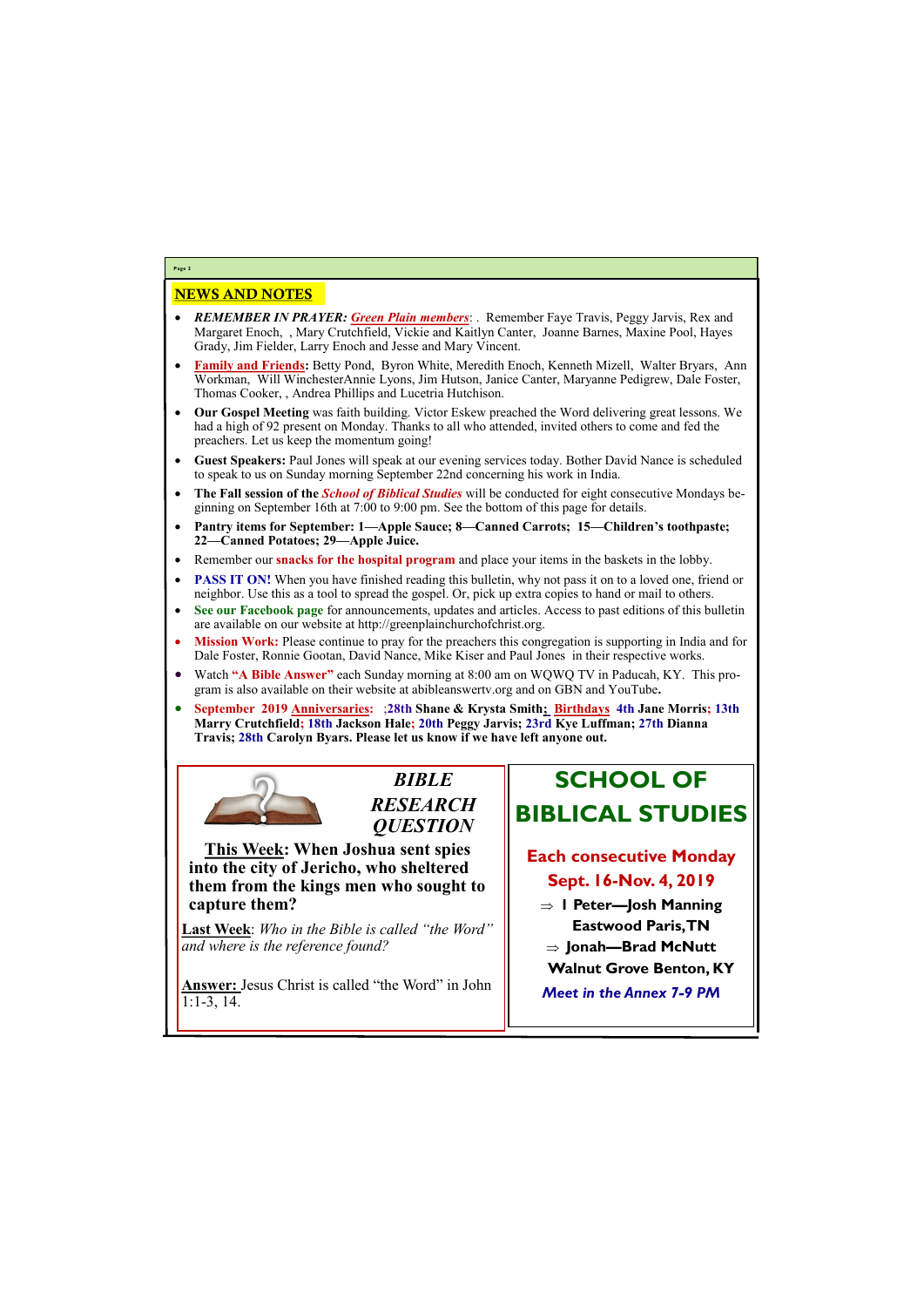**Page 3**

*of the heart."* It is through the hearing of the Word of God that the Holy Spirit "*convicts the world of sin, and of righteousness and of judgment"* (John 16:8). Willing ignorance of the truth does not change the truth about sin and its ultimate consequences. If one chooses to live contrary to divine truth he will reap what he sows and that will be eternal separation from God (Galatians 6:7- 8).

2.**To escape personal responsibility and accountability.** Some evidently believe that if they simply remain ignorant of God's truth that they will neither be responsible nor accountable to Him for what they do or fail to do in life. Nothing could be farther from the truth. The reality is that every person, whether he or she accepts it or not, is responsible before God for his or her actions and will be held accountable for the same. *"For we must all appear before the judgment seat of Christ, that each one may receive the things done in the body, according to what he has done, whether good or bad"* (2 Corinthians 5:10). Jesus said, "*Marvel not at this: for the hour is coming, in the which all that are in the graves shall hear his voice, And shall come forth; they that have done good, unto the resurrection of life; and they that have done evil, unto the resurrection of damnation"* (John 5:28-29). Choosing to remain ignorant of the teaching of the Word of God will not free any person from his or her responsibility and accountability before God. You are accountable to Him whether you want to be or not.

of rebellion and being too proud to admit ones error resulting in the failure to repent and the rejection of any knowledge of God's Word. Sad indeed is the spiritual condition of such a one who chooses the bondage of sin over the spiritual freedom found in Christ (John 8:32).

4. **Because one loves the praise of men.**  Jesus ran into such folks in His earthly ministry. John 12:42-43 reads, *"Nevertheless even among the rulers many believed in Him, but because of the Pharisees they did not confess Him, lest they should be put out of the synagogue; for they loved the praise of men more than the praise of God."* How many today have embraced religious error out of a desire for the praise, popularity, position and prestige they achieve? Some do so to gain a following and others for financial or material gain. Such men and women do not want to hear God's truth which calls for humility, self-denial and whole-hearted service to God and others (Col. 3:12; 1 Pet. 5:5; Matt. 16:24; 6:24). But again, choosing to remain ignorant of God's truth does not change the fact that those who embrace error will suffer eternal consequences (2 Peter 2:12-22).

3. **Because some have allowed sin to harden their hearts.** One whose heart has been hardened by sin does not want to know God's truth. The Hebrew writer warned his readers of this very thing (Hebrews 3:8, 15: 4:7). Hardening ones heart against God's truth involves the practice of sin, an attitude should take heed to the words of Jesus who said*, "You shall know the truth, and the truth shall make you free"* (John 8:32) and, *"Sanctify them by Your truth. Your word is truth"* (John 17:17). May God help each of us to realize just how important and vital it is to **KNOW AND OBEY THE TRUTH**!

The reason why so many choose to be "willingly ignorant" of God's truth boil's down to selfishness and self-centeredness. Until one desires salvation from sin he or she will choose to remain ignorant of truth.

The bottom line is that God's Word will abide forever and each of us will be judged by it when our Lord comes again (1 Peter 1:25; John 12:48). That is why each of us

#### *(Continued from page 1)*